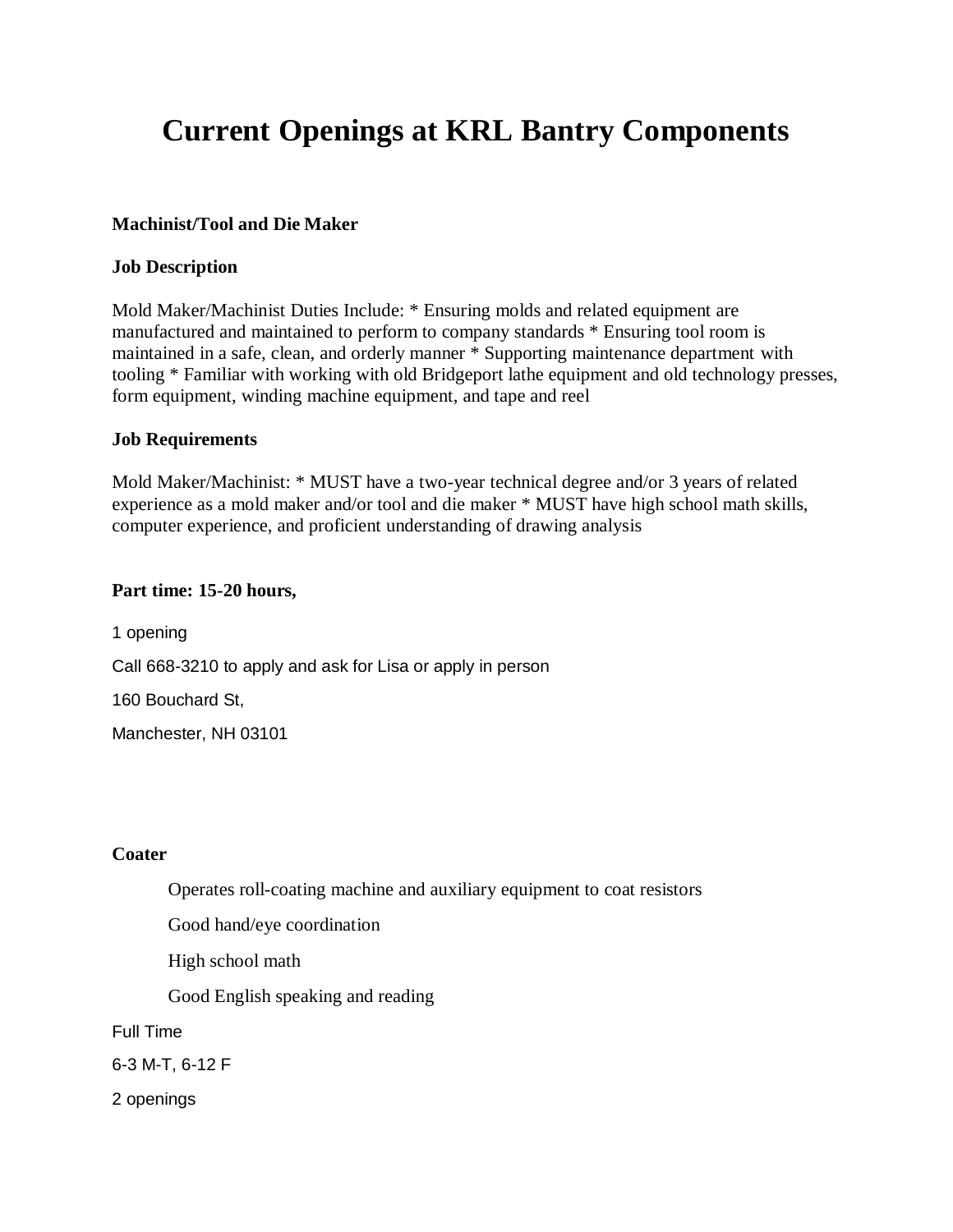Call 668-3210 to apply and ask for Lisa or apply in person

160 Bouchard St,

Manchester, NH 03101

# **Winder**

Tends winding machine that rolls lengths of wire onto resistors. Using various size wires and welding it to ceramic bobbins.

Good hand/eye coordination High school math Good English speaking and reading Full Time 6-3 M-T, 6-12 F 2 openings Call 668-3210 to apply and ask for Lisa or apply in person 160 Bouchard St,

Manchester, NH 03101

# **Surface mount**

Surface mount production operator (SMT) use SMT equipment to improve processes and procedures to streamline results. They may work with SMT machines, maintaining SMT equipment, and loading and unloading feeders and carriages, visual inspection, forming, degating, and taping and reeling.

Good hand/eye coordination

High school math

Good English speaking and reading